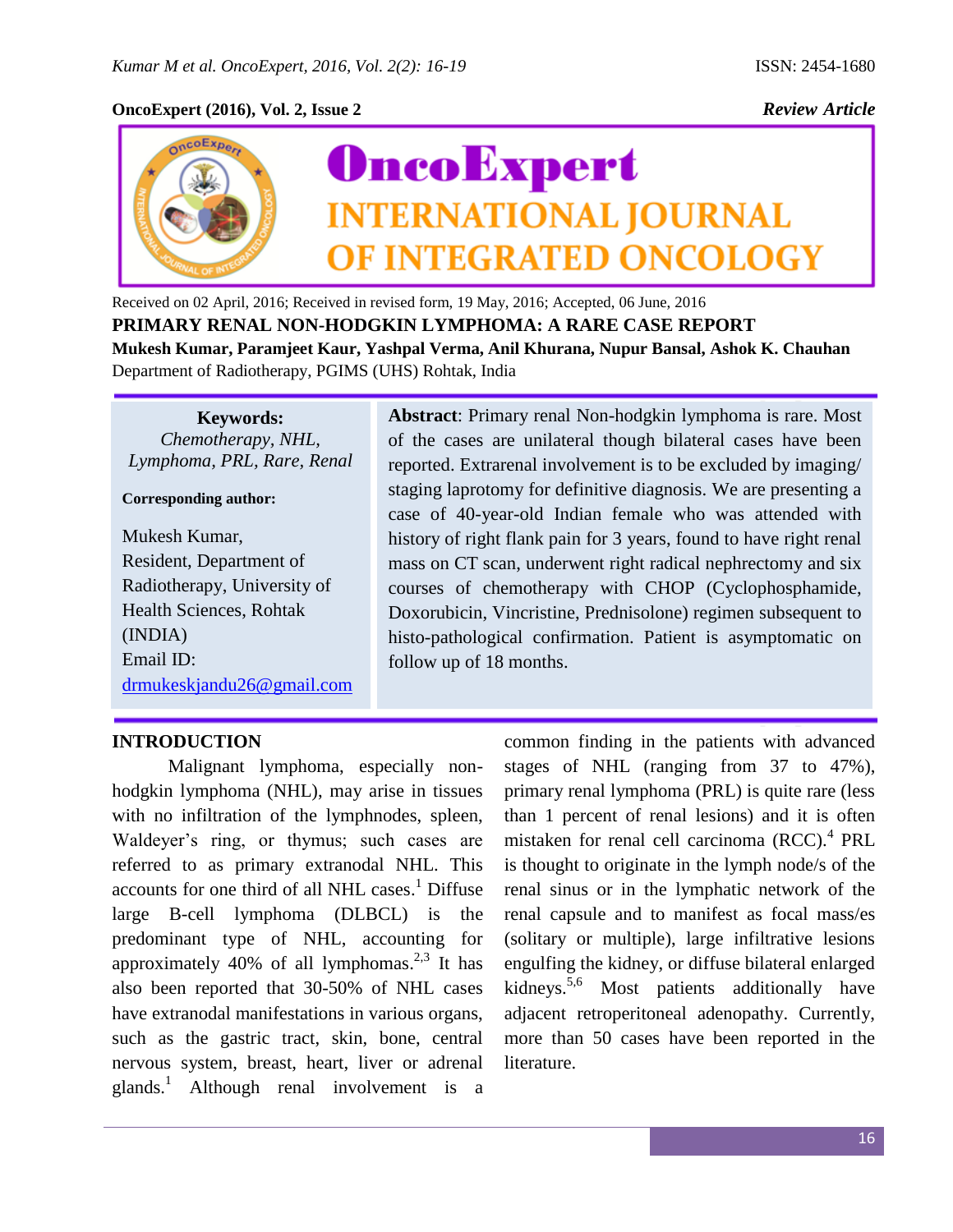## **CASE PRESENTATION**

This 40-years-old female from Haryana (India) presented with history of pain in abdomen for 3 years which was episodic, vague, relieved by painkillers. She noticed weight loss of approximately 5 kg over past 2 months. On physical examination right flank mass approximately 7cm x 8 cm was palpable.

Blood counts, liver and kidney function tests were within normal limits, whereas urinary analysis showed microhaematuria and proteinuria. Ultrasonography (USG) of the abdomen and pelvis showed an irregular outlined hypoechoic mass lesion of size 8cm x 10cm at

the upper pole of right kidney. The contralateral kidney appeared to be normal in size, shape and echotexture.

CECT abdomen and pelvis (Figure 1 A-C) revealed heterogeneously enhancing space occupying lesion on the antero-superior pole of right kidney, extending into suprarenal fossa and abutting inferior hepatic margin. Margin of lesion were poorly circumscribed exophytic. Adrenal gland was not separately visualized from mass. Soft tissue plane with hepatic margin were indistinct and lesion was reaching upto the hilum compressing IVC, encasing renal vascular pedicle, both renal artery and vein.



Figure 1 A - Coronal section



Figure 1 B - Axial section



Figure 1 C - Axial section

IVP showed bilateral normal functioning kidney. FNAC of renal mass was suggestive of malignant round cell tumor.

Nephrectomy was done for diagnosis of renal mass. Biopsy was suggestive of NHL, diffuse large B-cell type. Immunohistochemistry was done and showed LCA +, CD20+ and CK, Vimentin & CD5 negative (Figure 2A-D).



Figure 2 A. Photomicrograph showing atypical lymphoid cells diffusely infiltrating renal parenchyma (H  $\&$  E, 10X)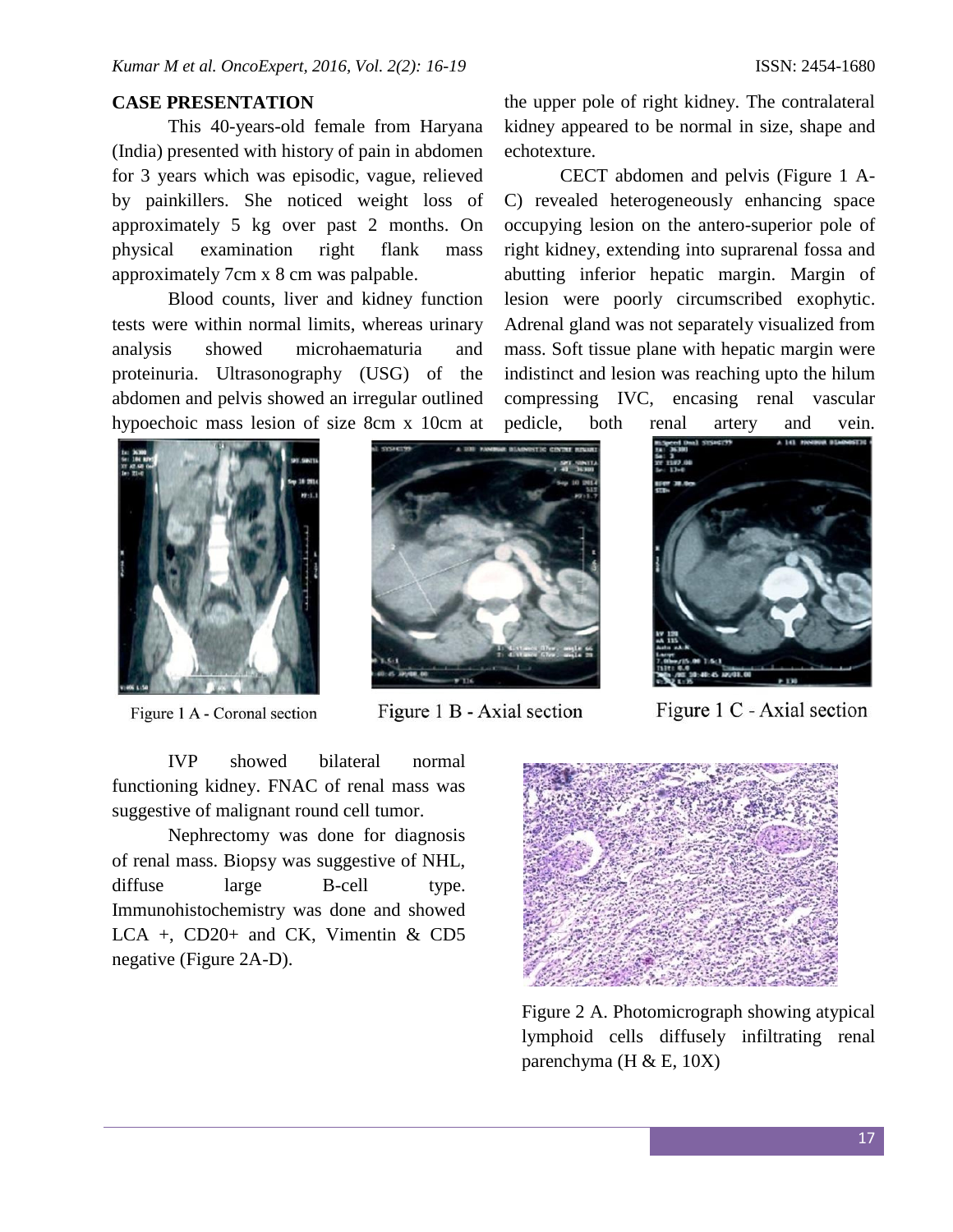

Figure 2 B. Lymphoid cells positive for LCA (IHC, 20X)



Figure 2C. Lymphoid cells positive for CD20 (IHC, 20X)



Figure 2 D. Lymphoid cells negative for CD5 (IHC, 20X)

Physical examination and imaging showed no disease elsewhere in the body. After radical nephrectomy patient was given six cycle of chemotherapy (CHOP) cycle being three weekly (Inj. Cyclophosphamide

 $750$ mg/m<sup>2</sup> D1, Inj. Doxorubicin  $50$ mg/m<sup>2</sup> D1, Inj. Vincristine  $1.4mg$  m<sup>2</sup> D1 and Tablet Prednisolone 100 mg PO D1-D4). Rituximab could not be offered due to economical constraints.

Post-chemotherapy  $^{18}$ F-FDG whole body PET-CT showed no definitive evidence of metabolically active disease anywhere in body (Figure 3). Patient remains symptom-free as of now (18 months after chemotherapy).



Figure 3 PET-CT showing no definite evidence of metabolically active disease **DISCUSSION**

The term 'Primary renal lymphoma' (PRL) is attributed when the disease is localized to the kidney without any sign of other organ involvement or in which renal involvement is the presenting manifestation.<sup>7</sup> PRL is a rare and uncertain entity because renal parenchyma lacks lymphatic tissue. Therefore, the status of PRL as a primary disease or the first manifestation of a rapidly progressive systemic disease is controversial.

PRL is often mistaken for a RCC and the diagnosis is performed after a radical nephrectomy. However, imaging studies may